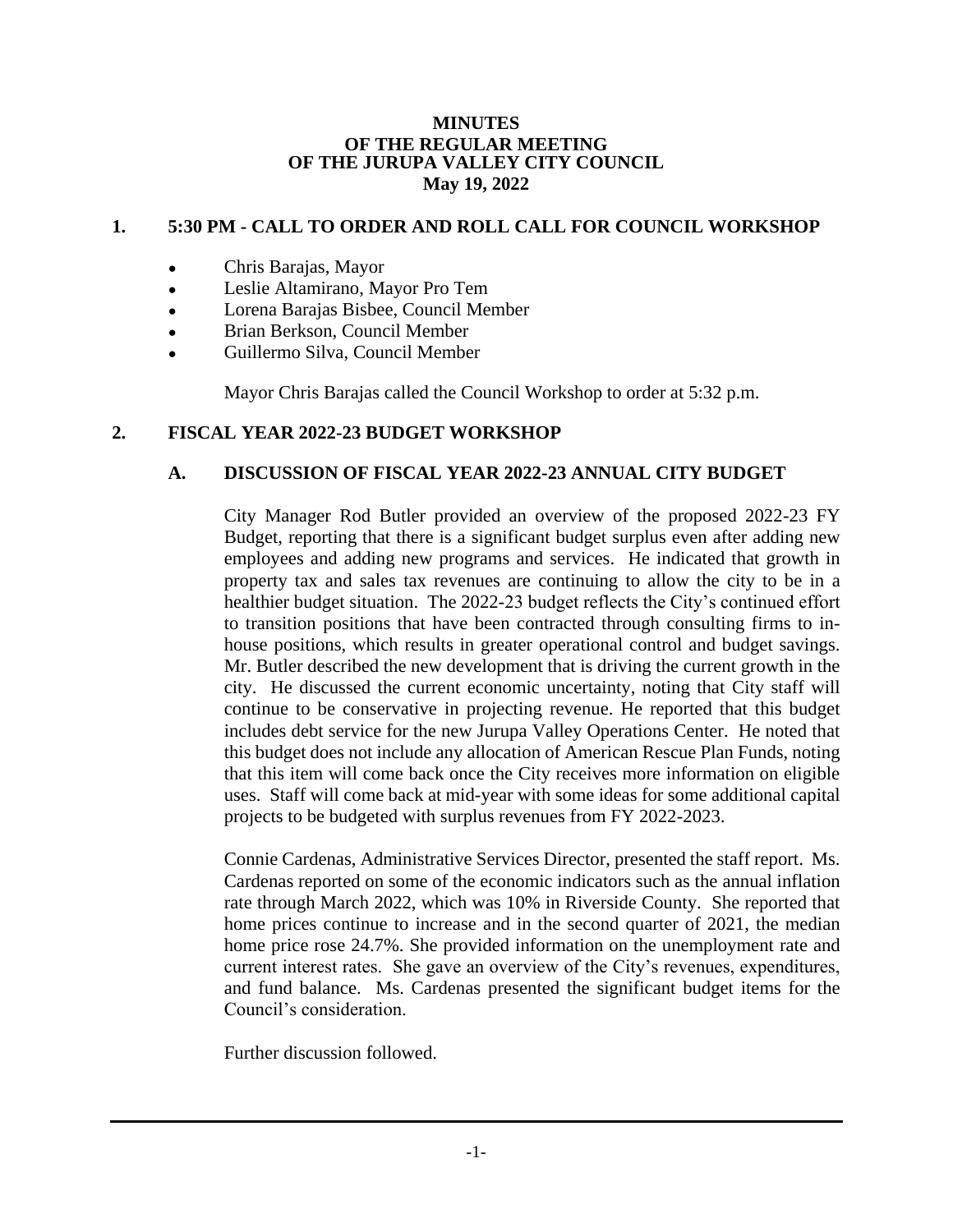Discussion followed regarding the cost of adding two additional motor officers and a report of accident and crime data which would allow the Council to analyze where the current crime and accident trends are occurring.

Discussion followed regarding the number of new housing units that are underway. Council Member Lorena Barajas Bisbee requested that a report be provided to Council on the estimated number of new households.

Ms. Cardenas discussed current employee benefits. She presented a cost of living proposal and a proposed increase to the health insurance cafeteria allowance.

Discussion followed regarding additional funding to replace the walking path lights on Limonite from Camino Real to Pacific and funding for solar powered stop signs.

Following discussion, the City Council gave direction to staff prior to the final budget adoption at the June 16, 2022 Council meeting.

# **3. 7:00 PM - CALL TO ORDER AND ROLL CALL FOR REGULAR MEETING**

- Chris Barajas, Mayor
- Leslie Altamirano, Mayor Pro Tem
- Lorena Barajas Bisbee, Council Member
- Brian Berkson, Council Member
- Guillermo Silva, Council Member

Mayor Chris Barajas called the regular meeting to order at 7:03 p.m.

- **4. INVOCATION** was given by Derek Anderson, Chaplain, Jurupa Valley Sheriff's Station, Riverside County Sheriff's Department.
- **5. PLEDGE OF ALLEGIANCE** was led by Peter Thorson.

# **6. APPROVAL OF AGENDA**

**A motion was made by Council Member Lorena Barajas Bisbee, seconded by Mayor Pro Tem Leslie Altamirano, to approve the Agenda.**

**Ayes: L. Altamirano, C. Barajas, L. Barajas Bisbee, B. Berkson, G. Silva Noes: None Absent: None**

# **7. PRESENTATIONS**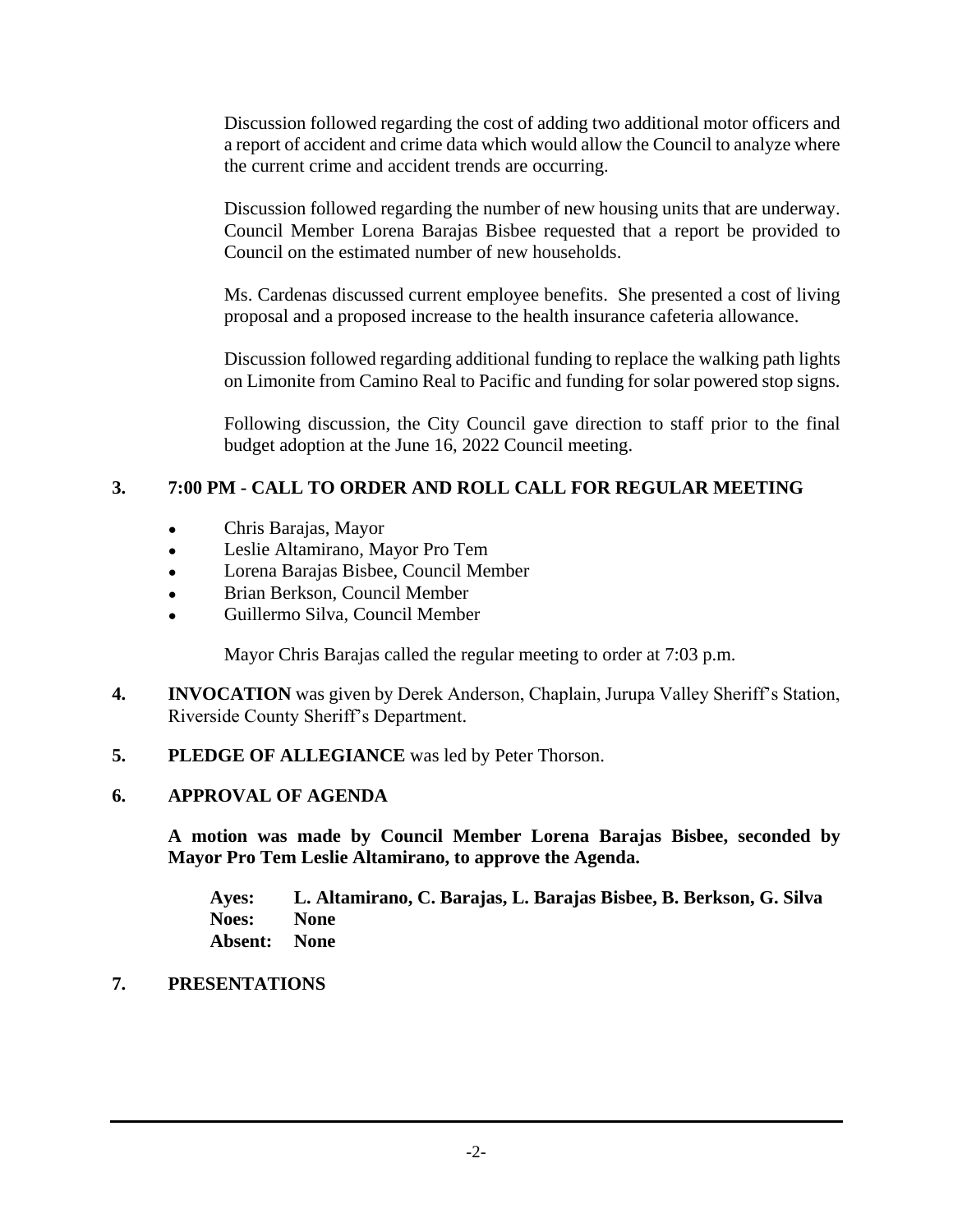## **8. PUBLIC APPEARANCE/COMMENTS**

Penny Newman voiced a concern regarding hazardous materials from the cleanup of the Exide battery site which has been brought into the city and deposited at the Stringfellow Superfund site on Pyrite Street, which was confirmed by staff of the Department of Toxic Substances Control. She requested a full investigation into the actions of the DTSC.

#### **9. INTRODUCTIONS, ACKNOWLEDGEMENTS, COUNCIL COMMENTS AND ANNOUNCEMENTS**

#### **10. CITY COUNCIL MEMBER ORAL/WRITTEN REPORTS REGARDING REGIONAL BOARDS AND COMMISSIONS**

#### **A. MAYOR CHRIS BARAJAS**

- **1. Mayor Chris Barajas gave an update on the Western Community Energy Joint meeting of the Board of Directors and Technical Advisory Committee of May 11, 2022.**
- **2. Mayor Chris Barajas gave an update on the Western Riverside Council of Governments Administration & Finance Committee meeting of May 11, 2022.**

#### **B. COUNCIL MEMBER LORENA BARAJAS BISBEE**

- **1. Council Member Lorena Barajas Bisbee gave an update on the Western Riverside County Regional Conservation Authority meeting of May 2, 2022.**
- **2. Council Member Lorena Barajas Bisbee gave an update on the Southern California Association of Governments (SCAG) General Assembly and Business meeting of May 5, 2022.**

## **C. COUNCIL MEMBER BRIAN BERKSON**

- **1. Council Member Brian Berkson gave an update on the Riverside County Transportation Commission meeting of May 11, 2022.**
- **2. Council Member Brian Berkson gave an update on the Northwest Now Coalition meeting of May 12, 2022.**
- **3. Council Member Brian Berkson gave an update on the Metrolink / Southern California Regional Rail Authority – Audit and Finance Committee meeting of May 13, 2022.**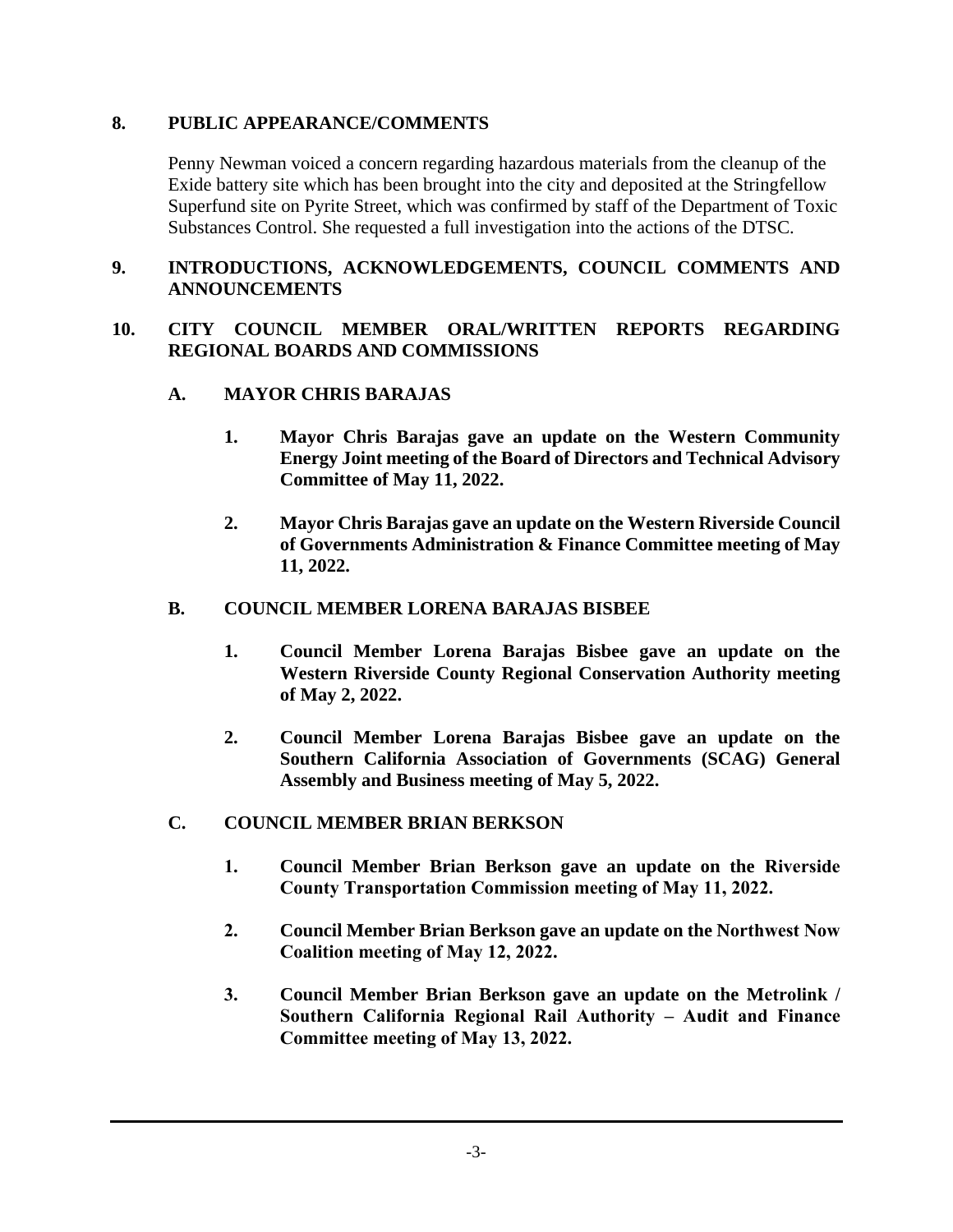## **D. COUNCIL MEMBER GUILLERMO SILVA**

**1. Council Member Guillermo Silva gave an update on the Northwest Mosquito and Vector Control District meeting of May 19, 2022.**

## **11. CITY MANAGER'S UPDATE**

## **A. COUNCIL TRAVEL SUMMARY REPORT**

Michael Flad, Assistant City Manager provided a report on the attendance of Mayor Pro Tem Leslie Altamirano, Council Member Brian Berkson, and Council Member Guillermo Silva at the California Contract Cities Municipal Seminar in Indian Wells from May  $12 - 14$ , and 15, respectively. Expenses included mileage reimbursement and accommodations. Council Member Lorena Barajas Bisbee attended the Southern California Association of Governments General Assembly Meeting on May 5 & 6 in Palm Desert. Expenses included travel reimbursement and accommodations.

City Manager Rod Butler announced that at the June 2, 2022 meeting, representatives from Southern California Edison Company will provide a presentation on their wildfire mitigation plan at a 6:00 p.m. Council Workshop. Mr. Butler discussed the recent news that SCE has paused activities on the Riverside Transmission Reliability Project and the undergrounding of the portion of the project in Jurupa Valley as a result of a study that has been ordered by the Riverside City Council. Further information on the status of the RTRP is available at: [www.SCE.com/RTRP.](http://www.sce.com/RTRP) Mr. Butler announced a good news item which is on tonight's Agenda which is an award of contract for the Mission Boulevard Pavement Rehabilitation Project from Bellegrave to Pyrite, which is a \$1.7 million investment to improve Mission Boulevard.

## **12. APPROVAL OF MINUTES**

## **A. MAY 5, 2022 REGULAR MEETING**

**A motion was made by Mayor Pro Tem Leslie Altamirano, seconded by Council Member Guillermo Silva, to approve the Minutes of the May 5, 2022 regular meeting.**

**Ayes: L. Altamirano, C. Barajas, L. Barajas Bisbee, B. Berkson, G. Silva Noes: None Absent: None**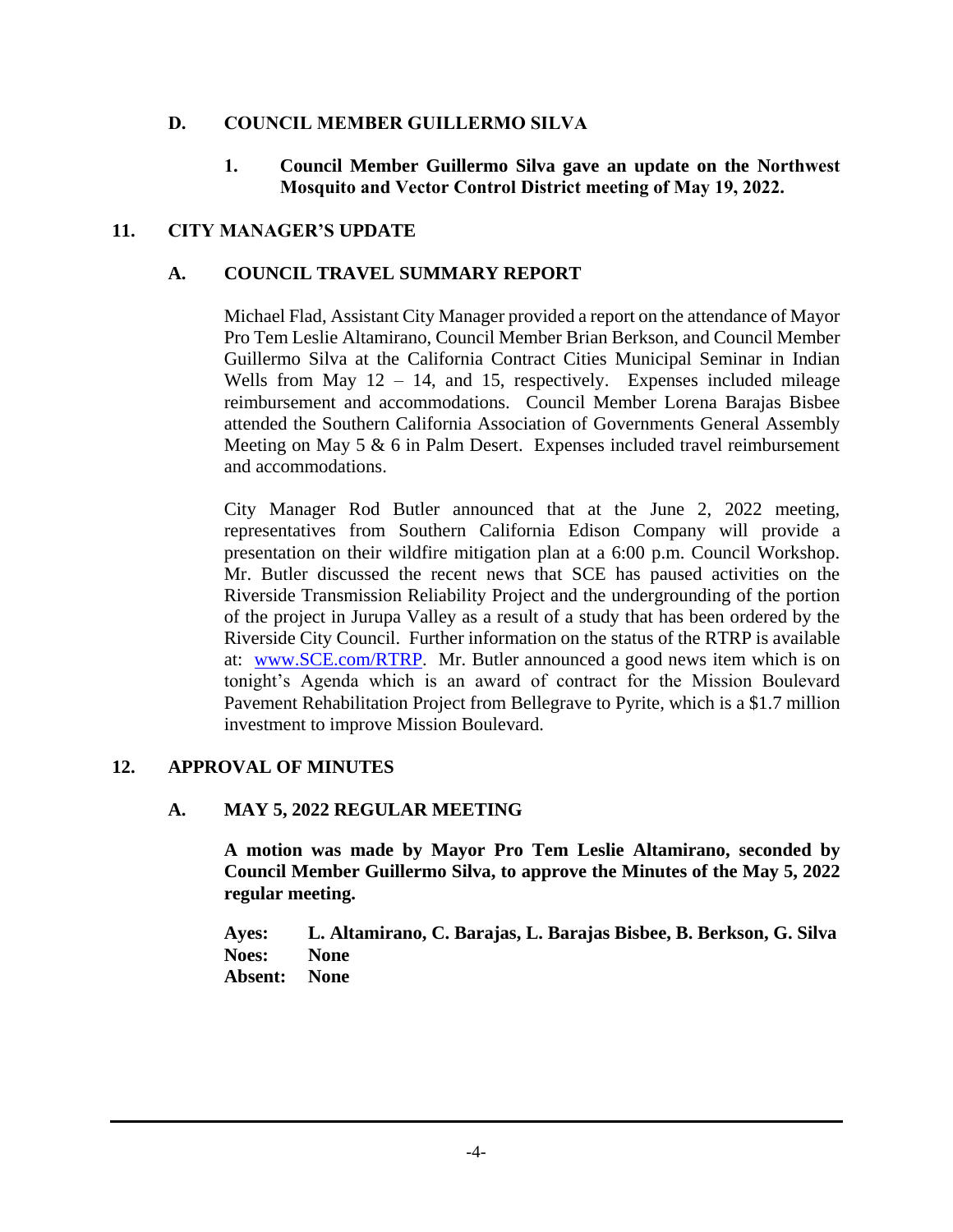#### **13. CONSENT CALENDAR**

## **A. COUNCIL APPROVAL OF A MOTION TO WAIVE THE READING OF THE TEXT OF ALL ORDINANCES AND RESOLUTIONS INCLUDED IN THE AGENDA**

Requested Action: That the City Council waive the reading of the text of all ordinances and resolutions included in the agenda.

#### **B. REAFFIRM FINDINGS AUTHORIZING CITY COUNCIL TO MEET IN WHOLE OR IN PART BY TELECONFERENCING UNDER GOVERNMENT CODE SECTION 54953(e) DURING THE COVID-19 STATE AND LOCAL EMERGENCY**

Requested Action: That the City Council adopt Resolution No. 2022-40, entitled:

**A RESOLUTION OF THE CITY COUNCIL OF THE CITY OF JURUPA VALLEY, CALIFORNIA, AUTHORIZING PUBLIC MEETINGS OF THE CITY COUNCIL TO BE HELD WITH A TELECONFERENCE OPTION FOR MEMBERS OF THE CITY COUNCIL AND THE PUBLIC DUE TO THE GOVERNOR'S DECLARATION OF EMERGENCY AND THE CITY COUNCIL'S DECLARATION OF LOCAL EMERGENCY PURSUANT TO GOVERNMENT CODE SECTION 54953(e), AND MAKING FINDINGS AND DETERMINATIONS REGARDING THE SAME**

## **C. AGREEMENT FOR CONSULTING SERVICES BETWEEN THE CITY OF JURUPA VALLEY AND KEVIN RYAN FOR AMERICAN RESCUE PLAN ACT ADMINISTRATIVE SERVICES**

Requested Action: That the City Council approve an agreement between the City of Jurupa Valley and Kevin Ryan for American Rescue Plan Act administrative consulting services and authorize the City Manager to execute the First Amendment in substantially the form and format attached to the staff report as approved by the City Attorney.

- **D. CONSIDERATION OF RESOLUTIONS REGARDING THE ANNUAL ASSESSMENTS FOR CITY OF JURUPA VALLEY LANDSCAPE AND LIGHTING MAINTENANCE DISTRICT NO. 89-1 CONSOLIDATED (JV L&LMD NO. 89-1-C) – CITYWIDE**
	- **1.** Requested Action: That the City Council adopt Resolution No. 2022-41, entitled:

**A RESOLUTION OF THE CITY OF JURUPA VALLEY, ORDERING THE PREPARATION OF THE ENGINEER'S REPORT REGARDING PROPOSED ASSESSMENTS TO BE LEVIED AND**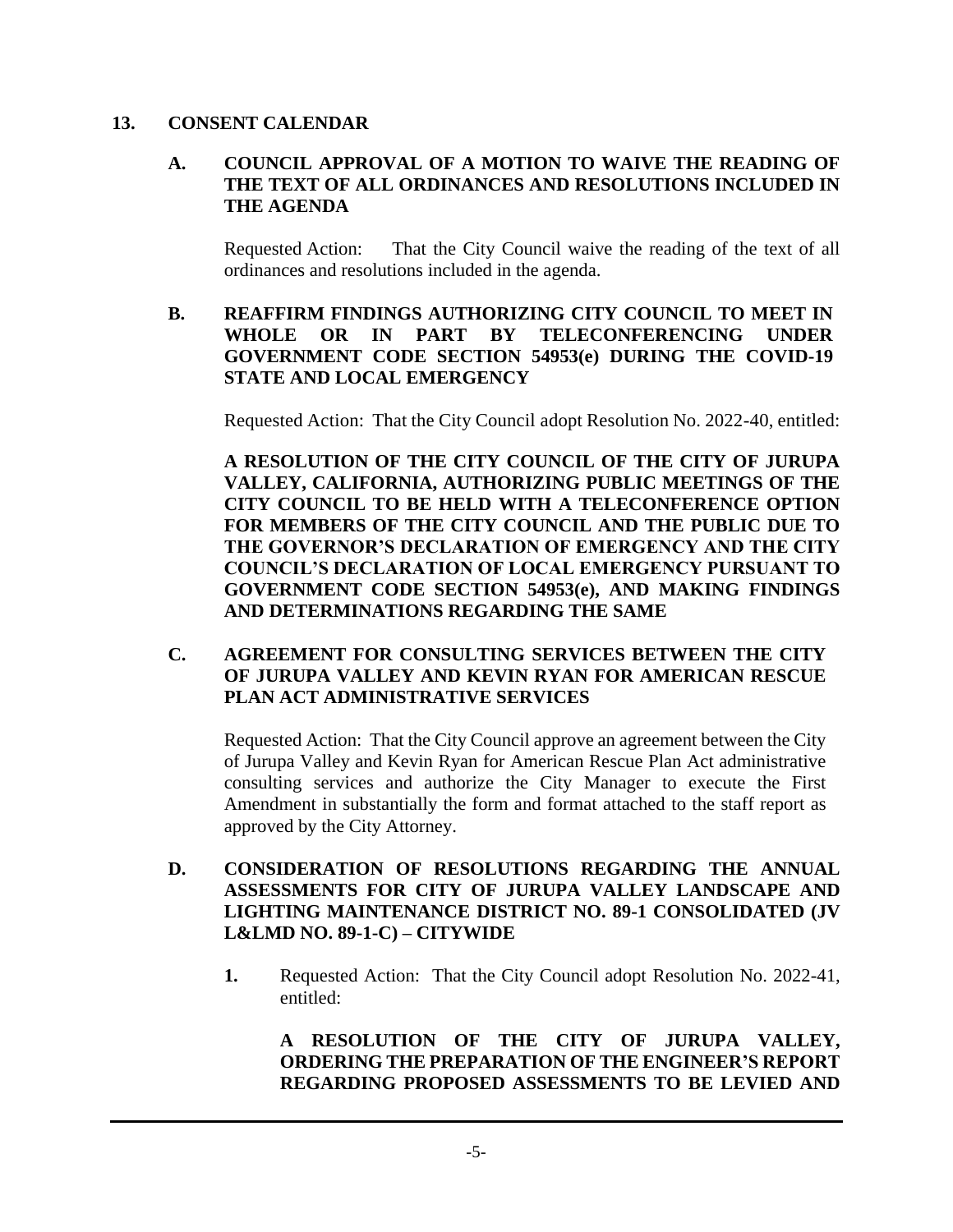**COLLECTED FOR FISCAL YEAR 2022-23 WITHIN ZONES 4, 5, 6, 7, 9, 14, 16, 17, 21, 34, 61, 73, 78, 95, 102, 106, 126, 128, 132, 137, 141, 142, 173, 182, A, C, E, F, G, I, K, L, M, N, O, S, T, U, X, AND Z; AND STREET LIGHTING ZONES 5, 7, 15, 17, 19, 39, 41, 62, 69, 86, 91, 93, 94, 102, 2-A, 2-B, 2-C, 2-D, 2-E, AND 2-F OF CITY OF JURUPA VALLEY LANDSCAPE AND LIGHTING MAINTENANCE DISTRICT NO. 89-1-CONSOLIDATED PURSUANT TO THE LANDSCAPING AND LIGHTING ACT OF 1972** 

**2.** That the City Council adopt Resolution No. 2022-42, entitled:

**A RESOLUTION OF THE CITY OF JURUPA VALLEY DECLARING ITS INTENTION TO LEVY AND COLLECT ASSESSMENTS WITHIN ZONES 4, 5, 6, 7, 9, 14, 16, 17, 21, 34, 61, 73, 78, 95, 102, 106, 126, 128, 132, 137, 141, 142, 173, 182, A, C, D, E, F, G, I, K, L, M, N, O, S, T, U, X, AND Z; AND STREET LIGHTING ZONES 5, 7, 15, 17, 19, 39, 41, 62, 69, 86, 91, 93, 94, 102, 2-A, 2-B, 2-C, 2-D, 2-E, AND 2-F OF THE CITY OF JURUPA VALLEY LANDSCAPE AND LIGHTING MAINTENANCE DISTRICT NO. 89-1-CONSOLIDATED PURSUANT TO THE LANDSCAPING AND LIGHTING ACT OF 1972 FOR THE MAINTENANCE AND SERVICING OF LANDSCAPING, MULTI-PURPOSE TRAILS, FENCING, FOSSIL FILTERS, BIO-SWALES, GRAFFITI ABATEMENT, TRAFFIC SIGNALS, BRIDGE LIGHTS, AND STREET LIGHTS FOR FISCAL YEAR 2022-23; AND GIVING NOTICE OF AND SETTING THE TIME AND PLACE OF THE PUBLIC HEARING ON THE ANNUAL ASSESSMENT AND ORDERING NOTICE OF THE PUBLIC HEARING TO BE PUBLISHED**

- **E. RESOLUTIONS REGARDING THE ANNEXATION OF ZONE EE (TROY COURT INDUSTRIAL) TO CITY OF JURUPA VALLEY LANDSCAPE AND LIGHTING MAINTENANCE DISTRICT NO. 89-1-CONSOLIDATED ("CITY OF JURUPA VALLEY L&LMD 89-1-C"), ON THE WEST SIDE OF TROY COURT**
	- **1.** Requested Action: That the City Council adopt Resolution No. 2022-43, entitled:

**A RESOLUTION OF THE CITY COUNCIL OF THE CITY OF JURUPA VALLEY, INITIATING PROCEEDINGS FOR THE ANNEXATION OF TERRITORY TO CITY OF JURUPA VALLEY LANDSCAPE AND LIGHTING MAINTENANCE DISTRICT NO. 89-1-CONSOLIDATED AS ZONE EE AND THE LEVY AND COLLECTION OF ASSESSMENTS WITHIN SUCH TERRITORY FOR FISCAL YEAR 2023-2024 PURSUANT TO THE PROVISIONS**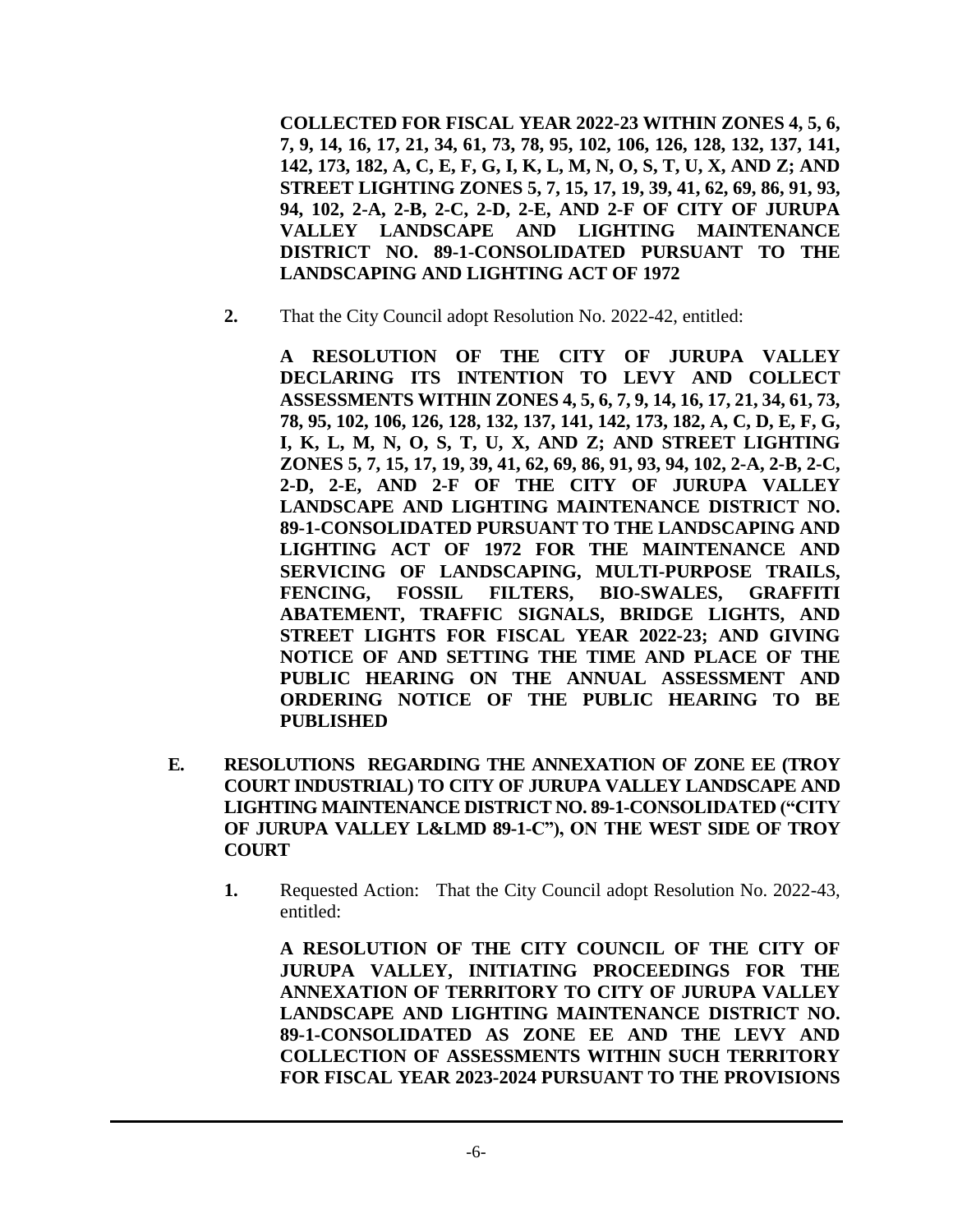**OF PART 2 OF DIVISION 15 OF THE CALIFORNIA STREETS AND HIGHWAYS CODE AND ARTICLE XIII D OF THE CALIFORNIA CONSTITUTION**

**2.** That the City Council adopt Resolution No. 2022-44, entitled:

**A RESOLUTION OF THE CITY COUNCIL OF THE CITY OF JURUPA VALLEY, APPROVING THE REPORT OF THE ENGINEER REGARDING THE PROPOSED ANNEXATION OF TERRITORY TO CITY OF JURUPA VALLEY LANDSCAPE AND LIGHTING MAINTENANCE DISTRICT NO. 89-1- CONSOLIDATED AS ZONE EE AND THE LEVY AND COLLECTION OF ASSESSMENTS WITHIN THE CITY OF JURUPA VALLEY LANDSCAPE AND LIGHTING MAINTENANCE DISTRICT NO. 89-1-CONSOLIDATED FOR FISCAL YEAR 2022-2023**

**3.** That the City Council adopt Resolution No. 2022-45, entitled:

**A RESOLUTION OF THE CITY COUNCIL OF THE CITY OF JURUPA VALLEY, DECLARING ITS INTENTION TO ANNEX TERRITORY TO CITY OF JURUPA VALLEY LANDSCAPE AND LIGHTING MAINTENANCE DISTRICT NO. 89-1- CONSOLIDATED AS ZONE EE AND TO LEVY AND COLLECT ASSESSMENTS WITHIN SUCH TERRITORY FOR FISCAL YEAR 2022-2023 PURSUANT TO THE PROVISIONS OF PART 2 OF DIVISION 15 OF THE CALIFORNIA STREETS AND HIGHWAYS CODE AND ARTICLE XIII D OF THE CALIFORNIA CONSTITUTION AND APPOINTING A TIME AND PLACE FOR HEARING PROTESTS**

## **F. AWARD OF CONSTRUCTION AGREEMENT TO ALL AMERICAN ASPHALT, INC. FOR THE MISSION BOULEVARD PAVEMENT REHABILITATION – PHASE II, CIP #21103, FROM BELLEGRAVE AVENUE TO PYRITE STREET IN THE CITY OF JURUPA VALLEY**

- **1.** Requested Action: That the City Council approve and award a construction agreement to All American Asphalt, Inc. in the amount of \$1,681,476.50 for the Mission Boulevard Pavement Rehabilitation Project - Phase II, CIP #21103 from Bellegrave to Pyrite ("Agreement"), for the work included in its bid proposal and authorize the City Manager to execute the Agreement in substantially the form and format attached to the staff report as approved by the City Attorney; and
- **2.** Approve a 10% contingency in the amount of \$168,147.65 and authorize the City Manager to execute contract change orders not to exceed the total contract amount, pursuant to requirements set forth in the Agreement; and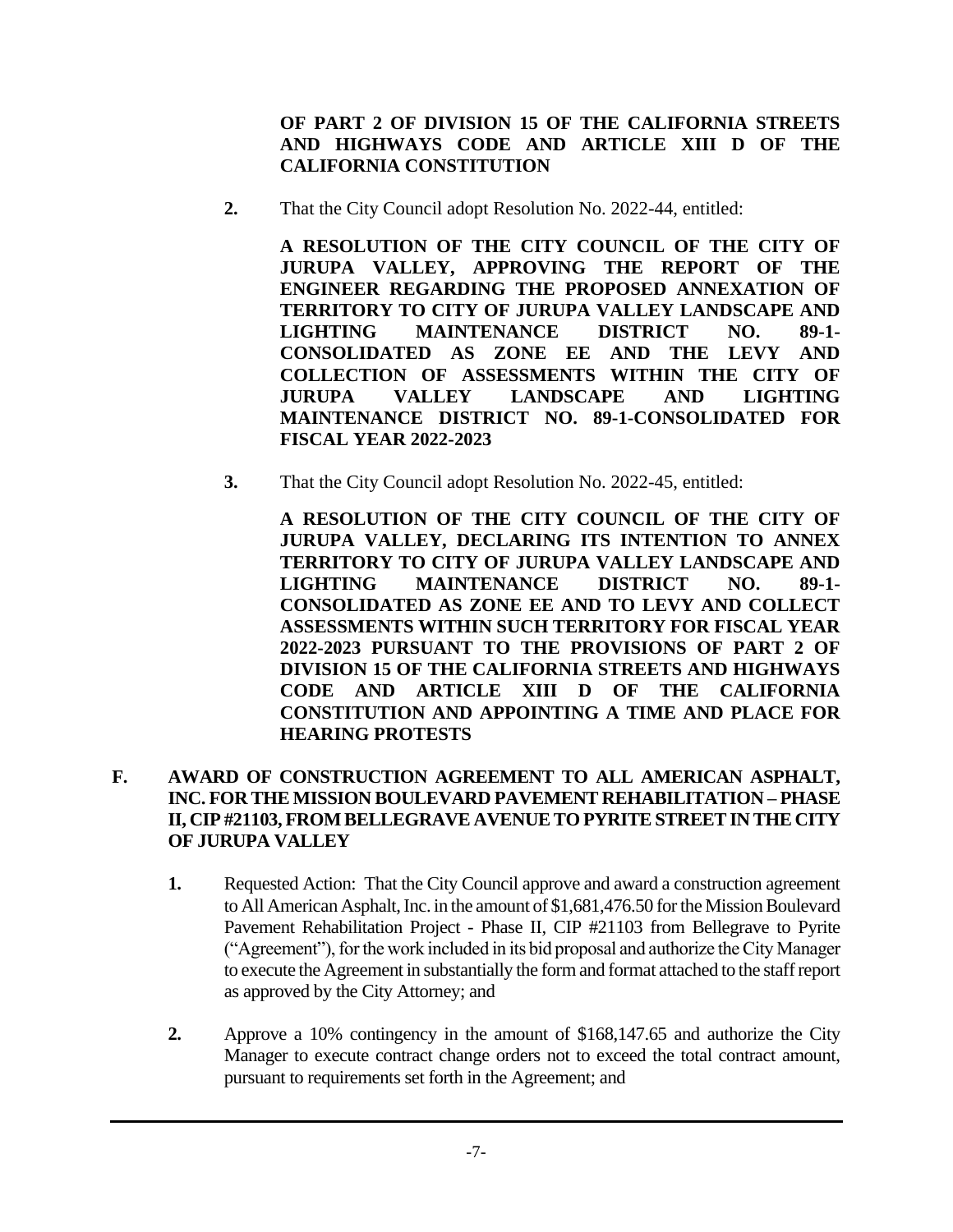- **3.** Re-appropriate \$89,000.00 of Gas Tax funds for the City's On Call Pavement Repair Services, Account No. 54153, to the Project account; and
- **4.** Re-appropriate \$116,000.00 of Gas Tax funds from the City's On Call Striping, Account No. 54151, to the Project account; and
- **5.** Authorize the City Manager to record the Notice of Completion upon acceptance of the work by the City Engineer.

**A motion was made by Council Member Guillermo Silva, seconded by Mayor Pro Tem Leslie Altamirano, to approve the Consent Calendar.**

**Ayes: L. Altamirano, C. Barajas, L. Barajas Bisbee, B. Berkson, G. Silva Noes: None Absent: None**

#### **14. CONSIDERATION OF ANY ITEMS REMOVED FROM THE CONSENT CALENDAR**

#### **15. PUBLIC HEARINGS**

**A. PUBLIC HEARING TO CONSIDER (1) AN ORDINANCE TO AMEND CHAPTER 3.75 OF THE MUNICIPAL CODE TO CLARIFY THE METHOD USED FOR CALCULATING DEVELOPMENT IMPACT FEES FOR RETAIL/SERVICE/OFFICE, BUSINESS PARK, INDUSTRIAL, AND RESIDENTIAL USES AND COMMERCIAL LODGING AND MIXED USE DEVELOPMENTS, AND (2) A RESOLUTION TO ADOPT A DEVELOPMENT IMPACT FEE FOR ACCESSORY DWELLING UNITS, AND MAKING A FINDING OF EXEMPTION UNDER CEQA (CONTINUED FROM THE MAY 5, 2022 MEETING)**

Staff Report presented by Tim Jonasson, Senior Manager, Development Services.

Mayor Chris Barajas opened the public hearing and called for any public comments.

There being no further comments, the public hearing was closed.

**A motion was made to by Council Member Guillermo Silva, seconded by Council Member Lorena Barajas Bisbee, introduce Ordinance No. 2022-08, entitled:**

**AN ORDINANCE OF THE CITY OF JURUPA VALLEY, CALIFORNIA, AMENDING CHAPTER 3.75 (DEVELOPMENT IMPACT FEE) OF THE JURUPA VALLEY MUNICIPAL CODE TO CLARIFY THAT THE METHOD FOR CALCULATING DEVELOPMENT IMPACT FEES FOR RETAIL/SERVICE/OFFICE, BUSINESS PARK, AND INDUSTRIAL USES**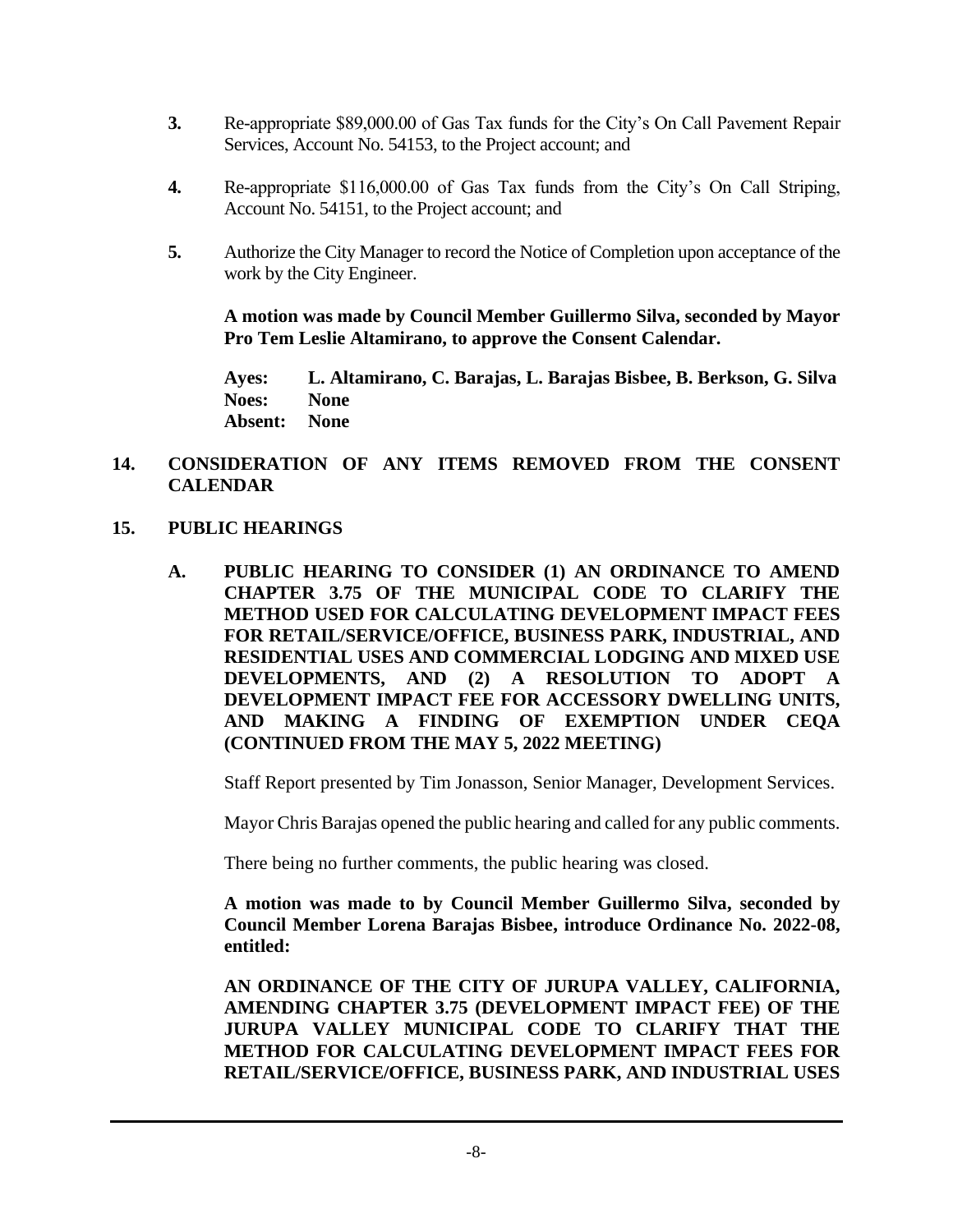**SHALL BE BASED ON THE SQUARE FOOTAGE OF THE BUILDING, AND TO CLARIFY THAT FEES FOR RESIDENTIAL USES AND COMMERCIAL LODGING ARE CALCULATED BASED ON A PER UNIT BASIS AND THAT FEES FOR MIXED USE DEVELOPMENTS ARE BASED ON THE COMBINATION OF THE LAND USES, MAKING CONFORMING REVISIONS TO CHAPTER 3.75, AND MAKING A FINDING OF EXEMPTION UNDER SECTIONS 15061(B)(3) AND 15273(A)(4) OF THE CALIFORNIA ENVIRONMENTAL QUALITY ACT;**

**Ayes: L. Altamirano, C. Barajas, L. Barajas Bisbee, B. Berkson, G. Silva Noes: None Absent: None**

**A motion was made by Council Member Guillermo Silva, seconded by Council Member Lorena Barajas Bisbee, to adopt Resolution No. 2022-34, entitled:**

**A RESOLUTION OF THE CITY COUNCIL OF THE CITY OF JURUPA VALLEY, ADOPTING A DEVELOPMENT IMPACT FEE FOR ACCESSORY DWELLING UNITS, AND MAKING A FINDING OF EXEMPTION UNDER SECTIONS 15061(B)(3) AND 15273(A)(4) OF THE CALIFORNIA ENVIRONMENTAL QUALITY ACT GUIDELINES**

**Ayes: L. Altamirano, C. Barajas, L. Barajas Bisbee, B. Berkson, G. Silva Noes: None Absent: None**

#### **16. COUNCIL BUSINESS**

**A. STUDY SESSION: MASTER APPLICATION (MA) NO. 22080 (PAR22013) PROJECT: MIXED-USE DEVELOPMENT PROJECT CONSISTING OF 84 DETACHED CONDOMINIUMS AND A 5.91-ACRE COMMERCIAL CENTER LOCATED AT THE CORNER OF VAN BUREN BOULEVARD AND FELSPAR STREET BOUNDED BY 54TH STREET TO THE SOUTH, AND 51ST STREET TO THE NORTH (APNS: 169-290-003 & 169-300-016) (APPLICANT: OC INFRA, LLC)**

Joe Perez, Community Development Director, stated that no action will be taken on this item. Tonight's Study Session is to allow the City Council to be introduced to the proposed project and to allow the developer to provide any feedback on any concerns or issues that the City Council might have. The project requires a General Plan Amendment and a Zone Change. Should the developer wish to move forward with the project, it would be presented to both the Planning Commission and the City Council at noticed public hearings, which would provide opportunities for members of the public to provide public input.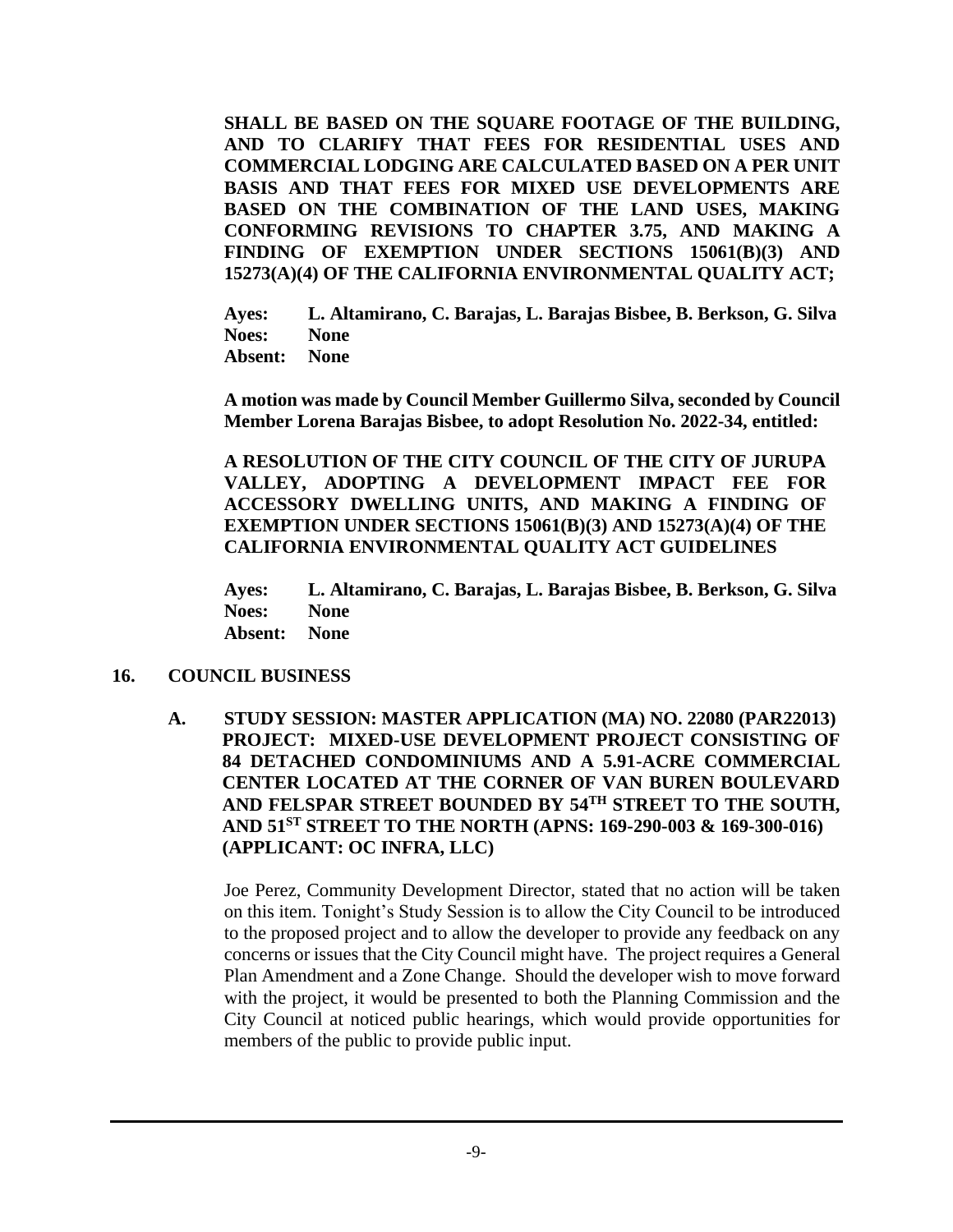Staff Report presented by Reynaldo Aquino, Senior Planner. Mr. Aquino gave an overview of the proposed project. He described the existing zoning and entitlements that would be required to allow the applicant to move forward with the project.

Craig Heaps, representing O.C. Infra, LLC gave a PowerPoint presentation on the proposed mixed-use development. He reported that the project being presented is currently conceptual and they are trying to find the right balance between the project and the existing equestrian community. He presented preliminary plans which include residential and commercial uses. He encouraged members of the community to share their ideas as they are willing to work together to design a project that is mutually agreeable to the community.

Robert Ramirez voiced opposition to the proposed mixed-use development as the equestrian community are losing their lifestyle. He feels the community is being "sold out" and the proposed project is a "cancer to the community" as eventually this will spread and the equestrian community will lose their lifestyle.

An identified speaker voiced opposition to the project. He stated that prior City Council members promised that the rural atmosphere of Jurupa Valley would never be taken away from Jurupa Valley.

An unidentified speaker voiced opposition to the project, stating that Jurupa Valley is a very strong community and preserving the horse community will preserve property values and will set Jurupa Valley apart from other cities.

Alfonso Gonzales voiced opposition to the project, stating that Mexican Americans have built the Mexican-American dream which is to be American but to have a little bit of Mexico too and that is what makes Mira Loma special. He voiced concern that the development model proposed is incompatible with that lifestyle.

Renae Rock stated that there is a new grassroots organization that are vehemently opposed to this mixed-use development. This effort also extends to other surrounding areas in Jurupa Valley. She stated that it is up to the Council as they are done being ignored.

An unidentified speaker voiced opposition to the project as all the new housing communities are just building up walls and blocking the views and access to the river for members of the equestrian community.

The following individuals voiced opposition to the project by forwarding an email prior to the public hearing:

John Plew, Christina Fragoso, Gary Conner, Esteban Escobedo, Jorge Vazquez, Bill Welch, Dara DeVicaris, Phil Kusnier, and Cynthia Nakaya.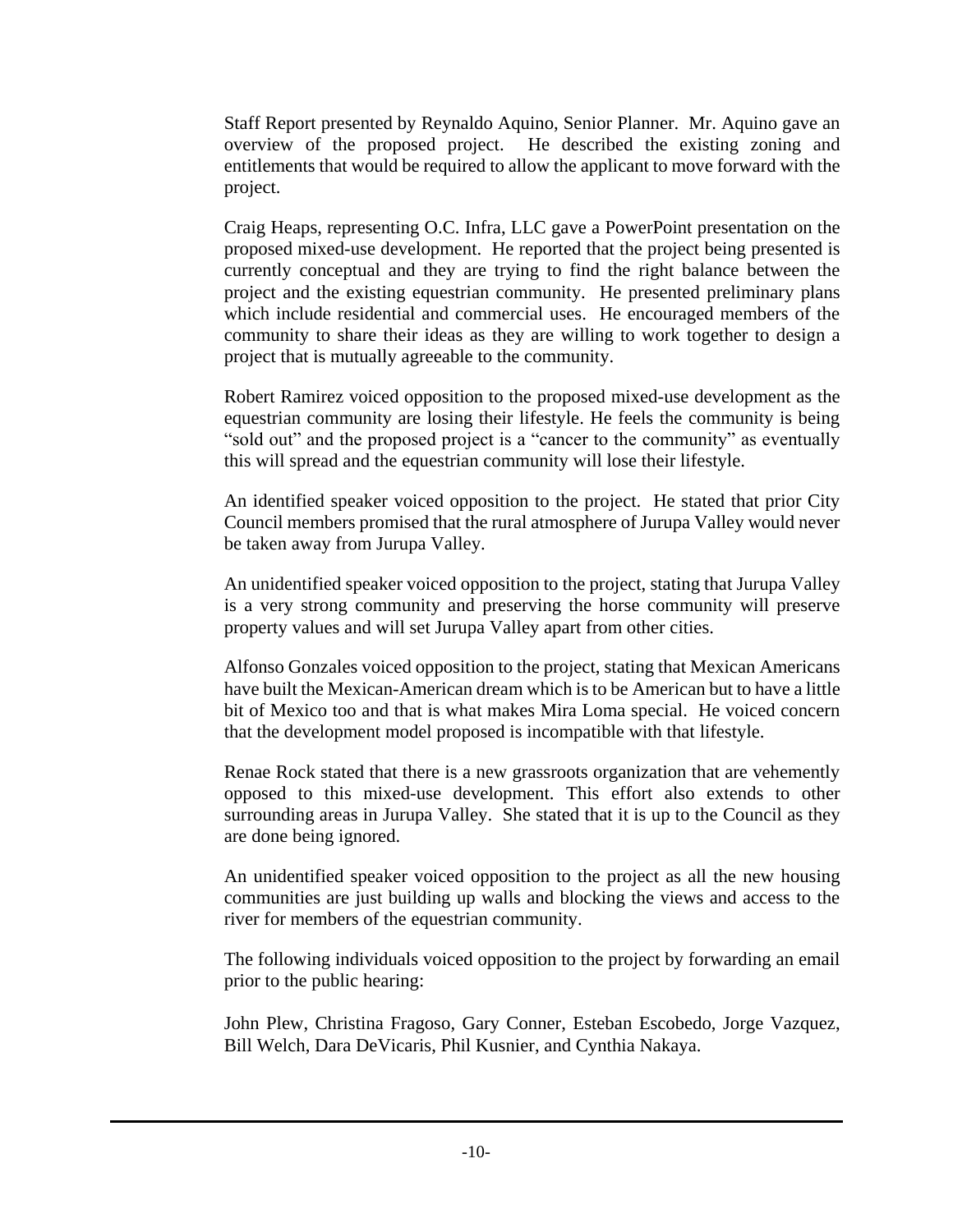Craig Heaps, representing O.C. Infra, LLC, addressed some of the previous comments and stated that he will be reaching out to some of the speakers to discuss the proposed project.

Following discussion, members of the City Council provided input on the proposed mixed-use development. No action was taken.

## **B. CONSIDERATION OF ANNUAL RATE CEILING ADJUSTMENT REQUEST FROM BURRTEC WASTE INDUSTRIES, INC.**

Staff Report presented by Paul Toor, Director of Public Works. Mr. Toor reported that according to the franchise agreement with Burrtec, they may request an annual rate adjustment request. Mr. Toor noted that the current rate increase submitted by Burrtec will require additional negotiations. He recommended approval of the annual ceiling adjustment of up to 5.00% at this time, which will also include Waste Management customers. Staff will return with an additional rate consideration after further negotiations with Burrtec.

**A motion was made by Mayor Pro Tem Leslie Altamirano, seconded by Council Member Lorena Barajas Bisbee, to approve the annual rate ceiling adjustment of 5.00% for all residential and commercial customers serviced by Burrtec Waste Industries, Inc. per section 17.8 of the Solid Waste Franchise Agreement between the City and Burrtec Waste Industries, Inc.** 

**Ayes: L. Altamirano, C. Barajas, L. Barajas Bisbee, B. Berkson, G. Silva Noes: None Absent: None**

## **C. INITIATION OF AN AMENDMENT TO THE GENERAL PLAN COMMUNITY SAFETY, SERVICES, AND FACILITIES ELEMENT TO MEET STATE LAW**

Staff Report presented by Joe Perez, Community Development Director. Mr. Perez reported that there have been two recent laws passed by the state of California which require certain changes to the City's General Plan to ensure that the City addresses concerns related to community safety, wildfires, flooding, and climate change. Before these changes can be made to the General Plan, the City Council must initiate a General Plan Amendment.

**A motion was made by Council Member Lorena Barajas Bisbee, seconded by Council Member Guillermo Silva, to initiate an amendment to the General Plan Community Safety, Services, and Facilities Element to meet state law.**

**Ayes: L. Altamirano, C. Barajas, L. Barajas Bisbee, B. Berkson, G. Silva Noes: None Absent: None**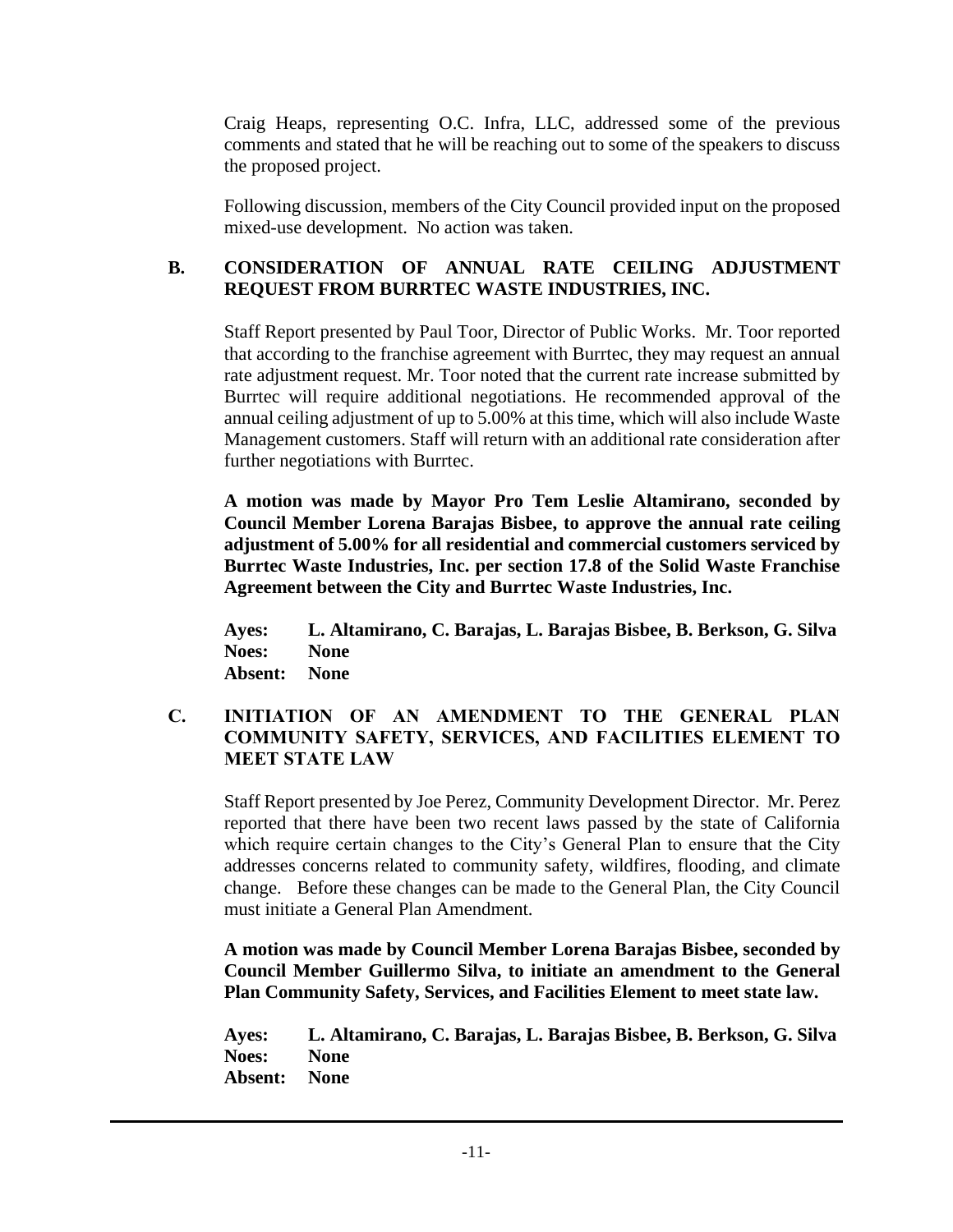## **17. CITY ATTORNEY'S REPORT**

City Attorney Peter Thorson had no report.

## **18. COUNCIL MEMBER REPORTS AND COMMENTS**

Mayor Pro Tem Leslie Altamirano acknowledged County Supervisor Karen Spiegel for participating in the California Contract Cities conference and for helping to bring more visibility for cities in the Inland Empire.

## **19. CONVENE TO CLOSED SESSION**

# **A. PUBLIC COMMENTS PERTAINING TO CLOSED SESSION ITEMS**

There were no public comments regarding the closed session items.

- **B. CONFERENCE WITH REAL PROPERTY NEGOTIATORS.** The City Council met in closed session pursuant to Government Code Section 54956.8 regarding the potential lease of certain real property interests in the real property owned by the City of Jurupa Valley located at 5293 Mission Boulevard, Jurupa Valley (Jurupa Valley Operations Center). The parties to the negotiations for the purchase of the property are: City of Jurupa Valley and Riverside Community College District. Negotiators for the City of Jurupa are: Rod Butler, Michael Flad and Peter Thorson. Under negotiation are the price and terms of payment for the potential lease of the property.
- **C. CONFERENCE WITH LEGAL COUNSEL - PENDING LITIGATION.** The City Council met in closed session with the City Attorney pursuant to Government Code Section 54956.9(d)(1) with respect to one matter of pending litigation: *Elder v. Jurupa Valley*, Riverside County Superior Court No. RIC2003464.

## **20. RECONVENE IN OPEN SESSION**

## **A. ANNOUNCEMENT OF ANY REPORTABLE ACTIONS IN CLOSED SESSION**

City Attorney Peter Thorson announced that: 1) there was no reportable action under the Brown Act with respect to Item 19.B; and 2) the City Council by a 5-0 vote decided not to settle the Elder v. Jurupa Valley case described in Item 19.C.

## **21. ADJOURNMENT**

There being no further business before the City Council, Mayor Chris Barajas adjourned the meeting at 9:41p.m.